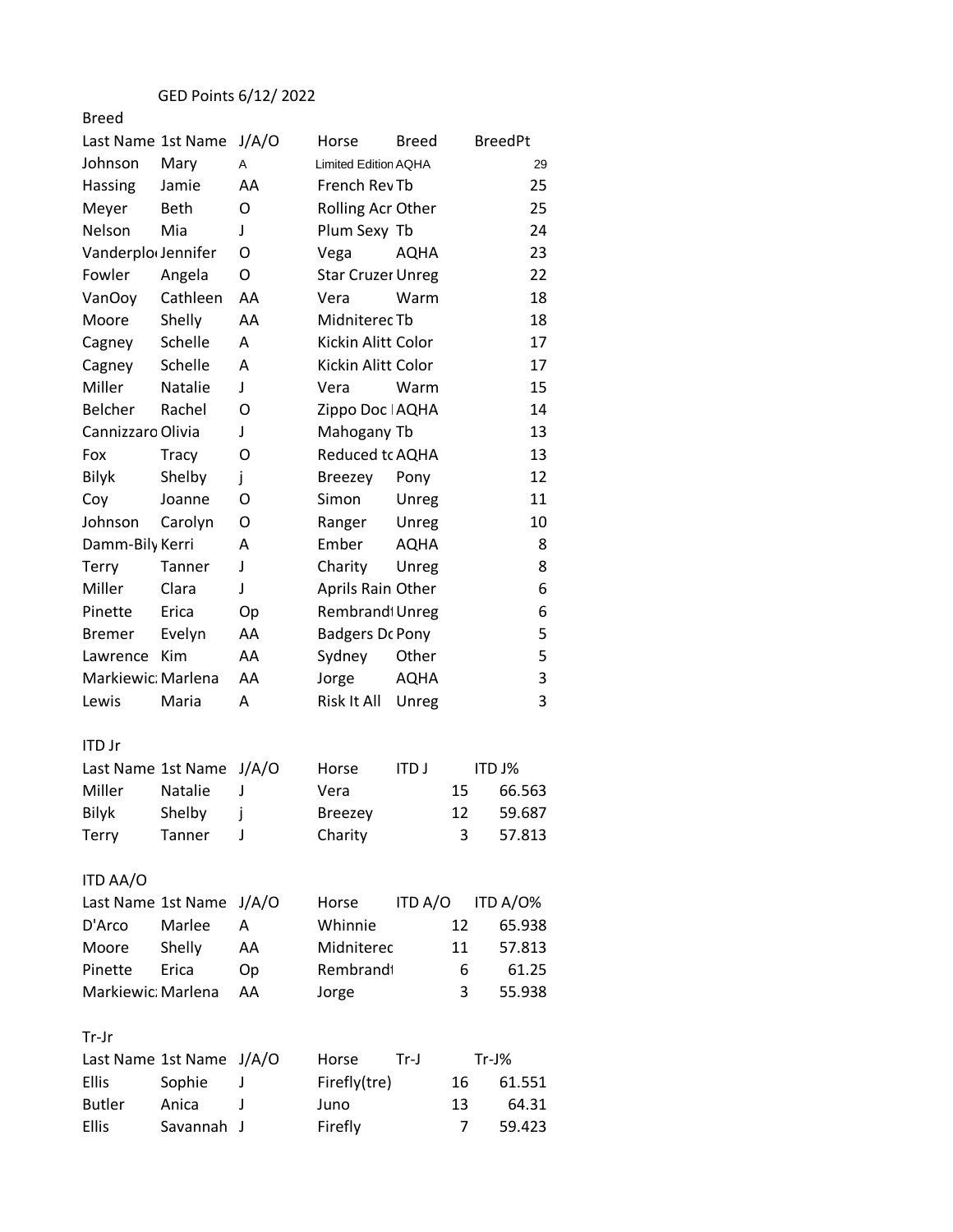| Tr-AA                   |                    |       |                        |             |                |          |
|-------------------------|--------------------|-------|------------------------|-------------|----------------|----------|
|                         | Last Name 1st Name | J/A/O | Horse                  | $Tr-A$      |                | $Tr-A%$  |
| Lewis                   | Maria              | А     | Risk It All            |             | 3              | 58.462   |
|                         |                    |       |                        |             |                |          |
| $Tr-O$                  |                    |       |                        |             |                |          |
|                         | Last Name 1st Name | J/A/O | Horse                  | $Tr-O$      |                | Tr-0%    |
| Meyer                   | Beth               | O     | <b>Rolling Acr</b>     |             | 25             | 74.31    |
|                         |                    |       |                        |             |                |          |
| 1st-Jr                  |                    |       |                        |             |                |          |
|                         | Last Name 1st Name | J/A/O | Horse                  | 1st-J       |                | 1st-J%   |
| Nelson                  | Mia                | J     | Plum Sexy              |             | 24             | 66.379   |
| Cannizzaro Olivia       |                    | J     | Mahogany               |             | 13             | 69       |
|                         |                    |       |                        |             |                |          |
| 1st $A/O$               |                    |       |                        |             |                |          |
| Last Name 1st Name      |                    | J/A/O | Horse                  | $1st-A/O$   |                | 1st-A/0% |
| Zandstra                | Lauren             | AA    | My Last Sh             |             | 49             | 69.722   |
| Hassing                 | Jamie              | AA    | French Rev             |             | 20             | 69       |
| Johnson                 | Mary               | A     | <b>Limited Edition</b> |             | 19             | 63.793   |
| Adams                   | Patti              | А     | <b>Sixties Rocl</b>    |             | 6              | 61.034   |
| Fowler                  | Angela             | O     | <b>Star Cruzer</b>     |             | 4              | 60.139   |
| <b>Betteridge Tracy</b> |                    | AA    | Mi Senora              |             | 2              | 55.714   |
|                         |                    |       |                        |             |                |          |
| 2nd                     |                    |       |                        |             |                |          |
| Last Name 1st Name      |                    | J/A/O | Horse                  | $2nd-O$     |                | 2nd-O%   |
| Fowler                  | Angela             | O     | <b>Star Cruzer</b>     |             | 8              | 60.595   |
| Hassing                 | Jamie              | AA    | French Rev             |             | 5              | 59.189   |
| Lawrence                | Kim                | AA    | Sydney                 |             | $\overline{2}$ | 54.762   |
|                         |                    |       |                        |             |                |          |
| 3rd                     |                    |       |                        |             |                |          |
| Last Name 1st Name      |                    | J/A/O | Horse                  | 3rd-O       |                | 3rd-0%   |
| Pooler                  | Ashley             | O     | I-Ronic                |             | 9              | 68.875   |
|                         |                    |       |                        |             |                |          |
| <b>PDD</b>              |                    |       |                        |             |                |          |
|                         | Last Name 1st Name | J/A/O | Horse                  | <b>PDD</b>  |                | PDD%     |
| Lawrence                | Kim                | AA    | Sydney                 |             | 3              | 79.615   |
| Wretzky                 | Tanya              | O     | Raskolnakc             |             | 3              | 79.615   |
|                         |                    |       |                        |             |                |          |
| <b>WITD</b>             |                    |       |                        |             |                |          |
| Last Name 1st Name      |                    | J/A/O | Horse                  | <b>WITD</b> |                | WITD%    |
| Carl                    | Alyssa             | O     | <b>Half Pint</b>       |             | 17             | 66.94    |
| Arbogast                | Jan                | AA    | Macy Luray             |             | 11             | 68.75    |
| Carl                    | Alyssa             | O     | Triton                 |             | 7              | 61.75    |
| <b>Bremer</b>           | Evelyn             | AA    | <b>Badgers Dc</b>      |             | 5              | 66       |
|                         |                    |       |                        |             |                |          |